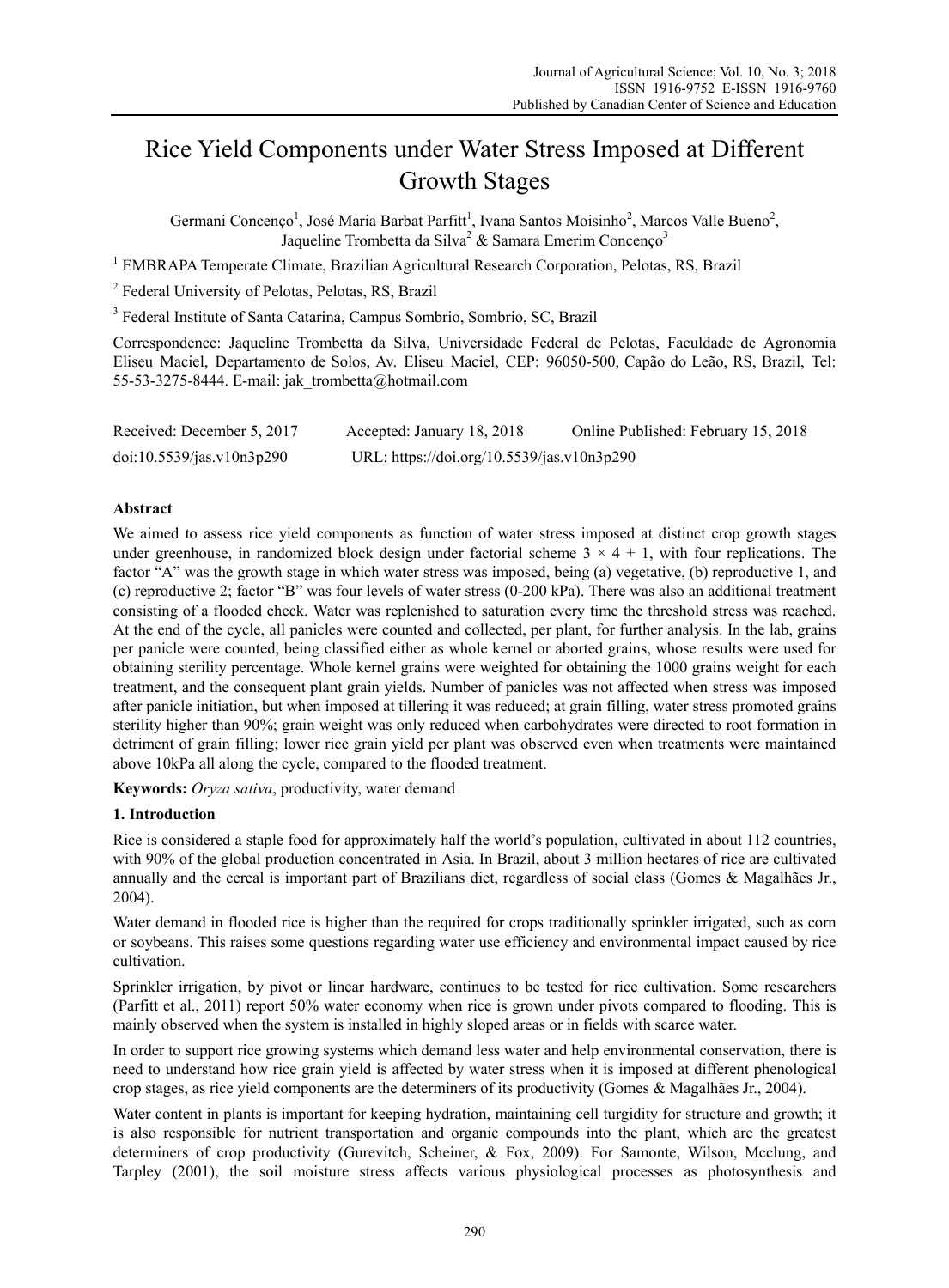transpiration, reducing growth and grain filling. Zain, Ismail, Puteh, Mahmood, and Islam (2014) reports that water stress affects the grain yield, total plant biomass, 1000-grain weight, tiller and panicle number and plant height.

However, to support water management decisions, it is necessary to know the real effects of water stress levels on rice grain yield and its components. Thus, we aimed with this study to assess rice yield components as function of water stress levels imposed at different crop developmental stages.

# **2. Material and Method**

## *2.1 Location, Experimental Design, Treatments*

The experiment was installed into a greenhouse, owned by Embrapa Clima Temperado, at the city of Pelotas, Brazil. We used a randomized complete-block design with plots arranged under factorial scheme,  $3 \times 4 + 1$ , with four replications. The chosen rice variety for the study was BRS-Querencia, with early cycle (Embrapa, 2005). The factor "A" comprised the growth stage in which the water stress was to be imposed, being (a) vegetative (tillering start through panicle differentiation), (b) reproductive 1 (panicle differentiation through anthesis), and (c) reproductive 2 (anthesis through ripening start). Factor "B" was composed by the four levels of water stress. There was also an additional treatment, which consisted of continuously flooded vases.

The reproductive stage in rice starts at panicle initiation (Sosbai, 2014), but as this stage is difficult to be determined we decided to use the panicle differentiation as the indicator of the reproductive stage. According to Carli, Steinmetz, Streck, Marchezan, and Silva (2014), panicle initiation (PI) and differentiation (PD) differ only in approximately 4 days.

## *2.2 Water Stress Management*

From emergence to the emission of the first tillers, all plots were maintained below 10 kPa in tension—including those plots which were to be flooded after tillering emission. When the treatment was at the water threshold level, irrigation to saturation was applied. Treatments not under stress were kept below 10 kPa. Treatments are presented in Table 1.

|                                                |               | <b>FACTOR "A"</b><br>Crop Stage with Water Stress * |                      |                     |
|------------------------------------------------|---------------|-----------------------------------------------------|----------------------|---------------------|
|                                                |               | Vegetative $(V)$                                    | Reproductive $1(R1)$ | Reproductive 2 (R2) |
| (kPa)<br><b>FACTOR "B"</b><br>Tension<br>Water | $0$ (Flooded) | 0(7cm layer)                                        | 0(7cm layer)         | 0(7cm layer)        |
|                                                | 10            | $0-10$ kPa                                          | $0-10$ kPa           | $0-10$ kPa          |
|                                                | 30            | $0-30$ kPa                                          | $0-30$ kPa           | $0-30$ kPa          |
|                                                | 60            | $\overline{\phantom{0}}$                            | $0-60$ kPa           | $0-60$ kPa          |
|                                                | 100           | $0-100$ kPa                                         |                      |                     |
|                                                | 130           | $\overline{\phantom{0}}$                            | $0-130$ kPa          | $0-130$ kPa         |
|                                                | 200           | $0-200$ kPa                                         |                      |                     |

Table 1. Water stress levels (treatments) studied under controlled environment aiming to assess the impact on crop productivity.

*Note*. \* When not under the moment where the stress was to be applied, all treatments (except the flooded check) were kept below 10 kPa.

# *2.3 Experimental Units*

The experimental units were plastic vases with 12 L, fulfilled with 10 kg of soil which was corrected and fertilized previously to the experiment installation. Soil pH is usually not problematic for rice because the water is usually enough to correct the pH on flooding onset, but as most plots were not supposed to be submitted to flooding, soil pH was corrected for the experiment. Seven rice seeds were put into each experimental plot, and after emergence the five most homogeneous plants were maintained.

## *2.4 Water Stress Monitoring*

The soil water tension was registered by sets of electro-tensiometers, with one sensor per plot at 10 cm depth. Water tension in all plots was recorded once per hour. Sensor readings were corrected as function of soil temperature, which was obtained by Watermark temperature sensors installed into the plots also at 10 cm depth.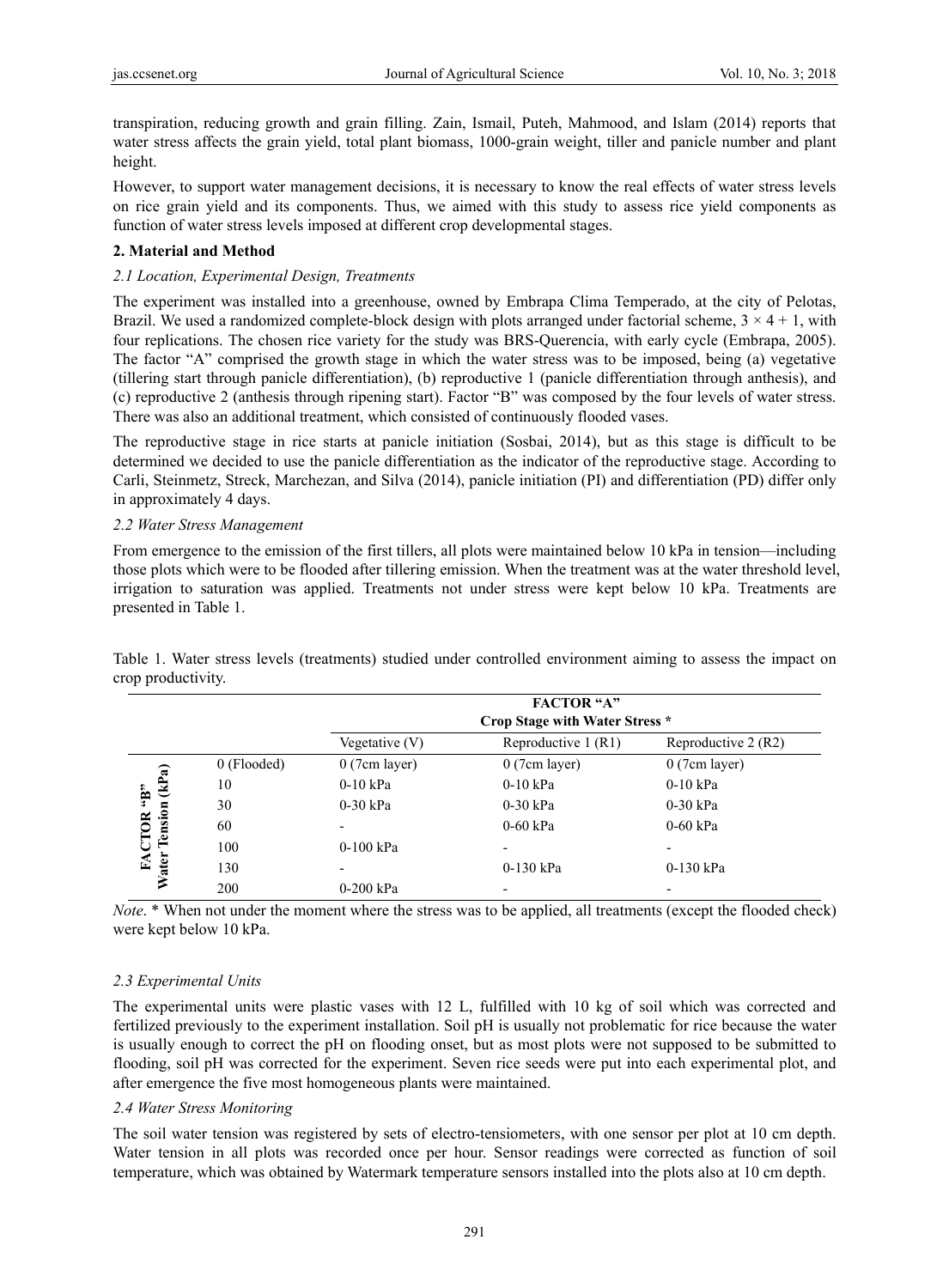Soil water tension was verified manually twice a day. When it reached the treatment level, water was added to take soil back to saturation. The amount of added water was determined through a soil moisture retention curve (Figure 1).



Figure 1. Water retention curve for the soil used at the experiment under controlled environment. Embrapa Clima Temperado, Pelotas-RS, Brazil, 2016

#### *2.5 Environmental Conditions and Water Demand*

The daily maximum and minimum temperature and air humidity into the greenhouse along the duration of the experiment are shown in Figures 2A and 2B, respectively. The evapotranspiration  $(ET_0)$  was estimated as an additional way to help defining when the plots would most probably reach the threshold water level and avoid losing the timing for water application.  $ET_0$  was estimated by using the Hargreaves method (Figure 2C), based on daily temperature ranges (Figure 2A).

#### *2.6 Sampling and Data Collection*

At the end of the cycle, all panicles were counted and collected, per plant, for further analysis. In the lab, grains per panicle were counted, being classified either as whole kernel or aborted grains, whose results were used for obtaining sterility percentage. Whole kernel grains were weighted for obtaining the 1000 grains weight for each treatment, and the consequent plant grain yield.

#### *2.7 Statistical Procedures*

Data were analyzed into the "R" statistical environment (R Core Team, 2016). The data was submitted to normality (Shapiro-Wilk) and variance homogeneity (Bartlett) tests, at 5% probability. After removing the outliers, the data was submitted to analysis of variance (Anova) by the F-test at 5% probability. The number of tillers per plant as a function of days after tillering start an treatment (water stress), was presented with simple regressions, being considered as significantly distinct when its difference was superior to two standard deviations (2sd) of the data set (Peternelli & Mello, 2011). The variables assessed at the end of the crop cycle were presented in bar graphs and submitted to regression analysis with adjustment of  $1<sup>st</sup>$  or  $2<sup>nd</sup>$  degree linear models, being also determined the adjustment coefficient  $(R^2)$ .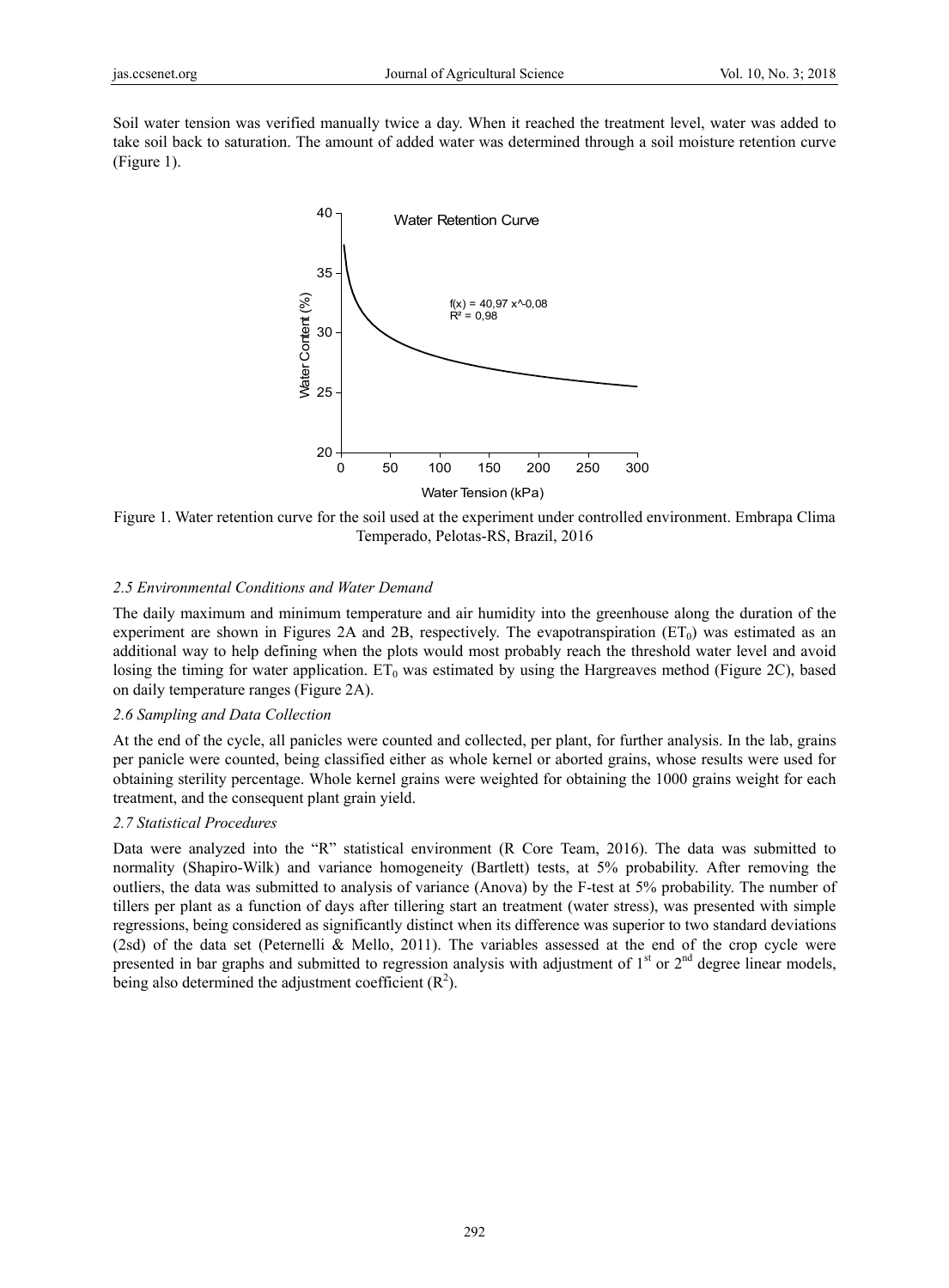

Figure 2. (A) Daily temperature ranges into the greenhouse for ETo estimation; (B) air humidity ranges into the greenhouse along the experiment conduction; (C) Eto calculation by Hargreaves based on daily temperature ranges. Embrapa Clima Temperado, Pelotas-RS, Brazil, 2016

#### **3. Results and Discussion**

#### *3.1 Number of Tillers*

The number of tillers per plant was affected by the water stress, but only at the "V" stage (Figure 3), when water tensions of 100 or 200 kPa reduced tillering, respectively, in about 30 and 48%. Under 100 kPa, tillering was smoothly recovered after stress was removed, while for 200 kPa no recovery was observed in tillering after the stress was stopped (Figure 3). At the "V" stage, for the flooded check as well as for treatments below 30 kPa,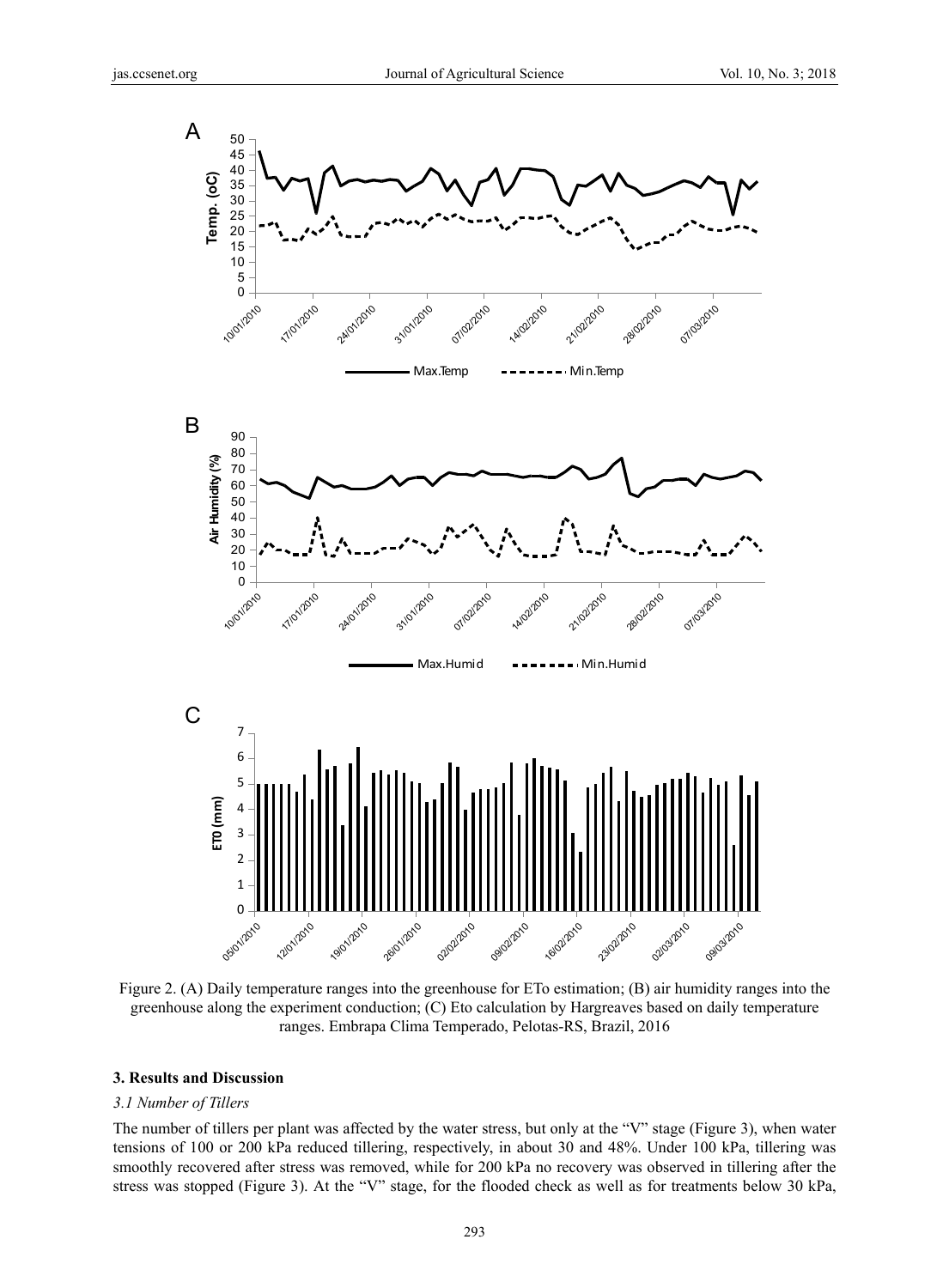only the usual tiller mortality by intraspecific competition was reported, being the same observed for the "R1" and "R2" stages. Considering the usual tiller mortality by competition, a maximum of 11-12 tillers was reported per plant, being reduced to 8-9 tillers per plant at the end of the cycle (Figure 3).



Figure 3. Number of tillers per plant as function of distinct water stress levels imposed to different developmental stages of rice plants cv. BRS-Querencia. Embrapa Clima Temperado, Pelotas-RS, Brazil, 2016 *Note*.  $V =$  vegetative stage (from tillering start to panicle differentiation); R1 = reproductive 1 (from panicle differentiation to anthesis);  $R2$  = reproductive 2 (from anthesis to ripening start).

#### *3.2 Panicl le Number*

differentiation to anthesis); R2 = reproductive 2 (from anthesis to ripening start).<br>3.2 Panicle Number<br>As expected, the number of panicles per plant (Figure 4A) was not affected when the water stress was imposed after panicle initiation, since this variable is defined at the vegetative stage, between germination and ten days after panicle primordium is visible (Mauad, Crusciol, Filho, & Corrêa, 2003). At rice panicle initiation, the number of rice grains per panicle is already biologically defined (Gomes & Magalhães Jr., 2004). Directly or indirectly, nitrogen fertilization, water stress, environmental conditions and tiller number will define the number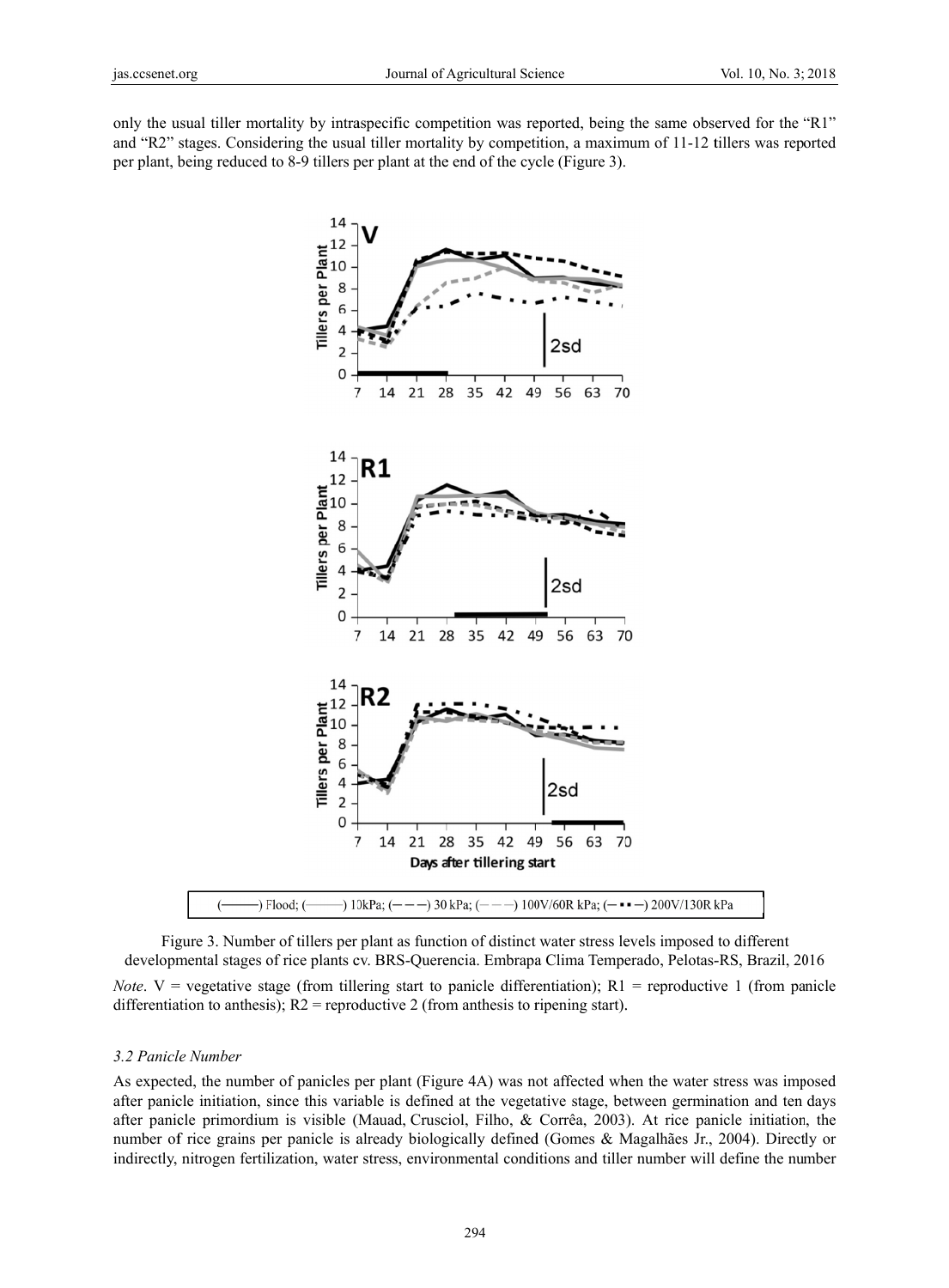of panicles per plant (Gomes & Magalhães Jr., 2004). Thus, water stress at tillering reduced the number of panicles per plant, as previously discussed, being this one of the definers of panicle number.



Figure 4. Panicles per plant, grain sterility  $(\%)$ , weight of 100 grains (g) and rice grain yield (g plant<sup>-1</sup>) as function of water stress levels imposed at distinct phenological stages under controlled environment

It should be noted also that almost all tillers which were able to survive after the self-thinning (Figure 3), were able to produce a panicle (Figure 4A), being thus the tiller sterility proportion (data not shown) very low. It is estimated that only less than 15% of the tillers were not able to produce a panicle.

#### *3.3 Whole Kernel Grains*

The number of whole kernel grains per plant varied among treatments, being the most remarkable different the flooded treatment compared to the other ones (Figure 4B). The flooded check produced about 800 whole kernel grains per plant, while the treatments under 10 kPa averaged about 500 whole kernel grains per plant. The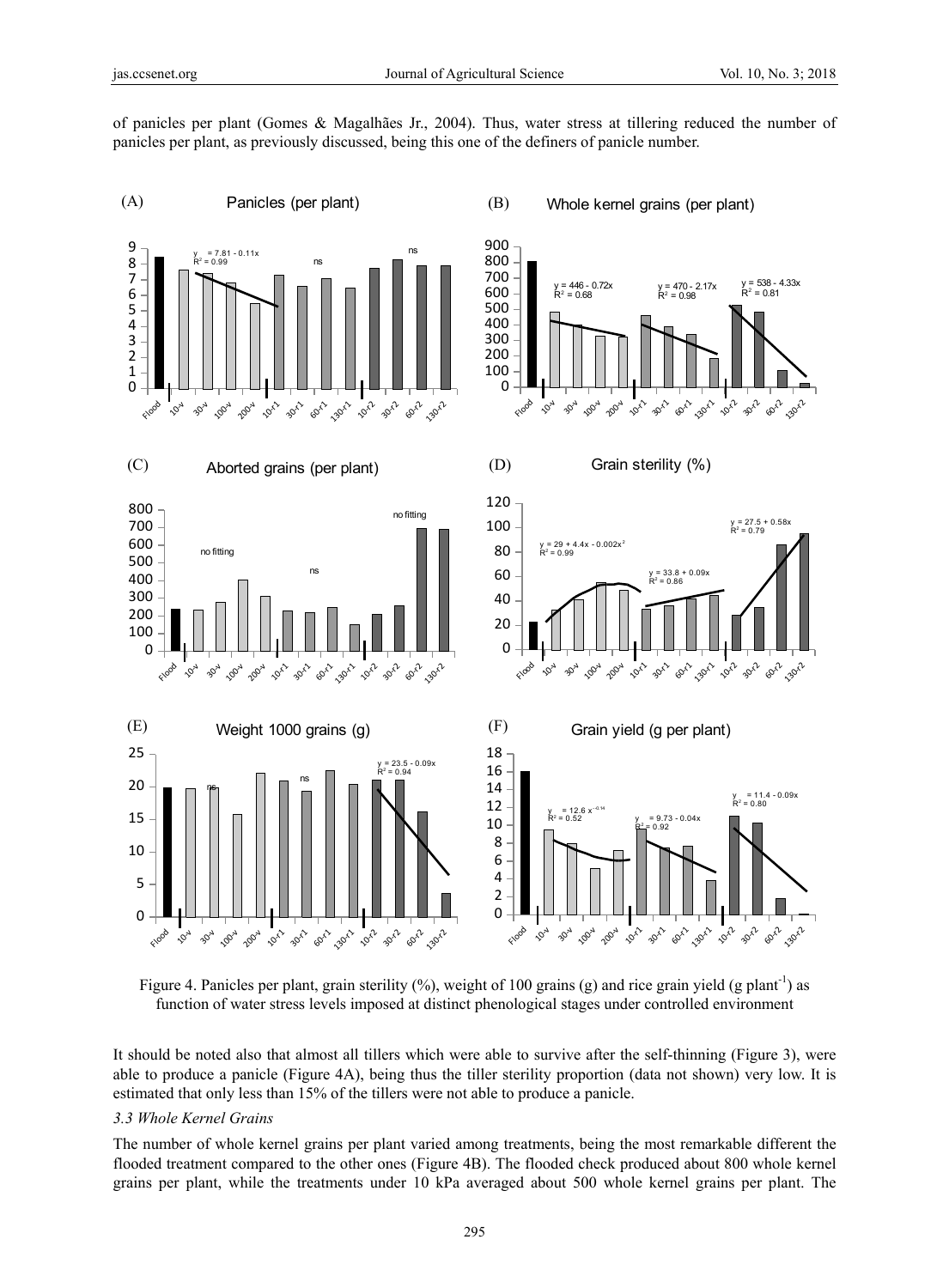damage caused by the stress was clearly as critical as later it was applied; at "V" stage, 200 kPa resulted in about 350 whole kernels per plant, compared to about 500 at 10 kPa; at "R1", 130 kPa resulted in about 200 whole kernels, and the same stress imposed at "R2" resulted in only about 50 whole kernels per plant (Figure 4B).

On the other side, the difference between the flooded check and the set of treatments under stress for whole kernels (Figure 4B) was not maintained for aborted grains (Figure 4C), where treatments under 10-30 kPa were similar to the flooded check, with about 240 aborted grains per plant. This supplies evidence that rice grown under water stress (sprinkler or intermittent flooding irrigation) should be planted in higher density compared to continuous flooding as the grain abortion rate is not higher under this irrigation system, but the whole kernel grains are reduced—it should be compensated by a higher tiller (and panicle) density, which may be achieved in the field by using higher seeding rates (Ahmed, Salim, & Chauhan, 2014) and accurate nitrogen topdressing management (Cai et al., 2006; Parfitt et al., 2017).

## *3.4 Grain Sterility*

Rice grains sterility (Figure 4D) was affected by the water stress applied to any developmental stage. At grain filling ("R2"), however, the water stress promoted grains sterility higher than 90% at stress levels above 60 kPa. In fact, grain filling (and consequently grain sterility) is mostly determined between rice crop stages R4 (anthesis) and R9 (harvest), the period when most of the photosynthates are directed to grain filling (Gurevitch et al., 2009). As plants may direct reserves to form roots when under stress (Pascual & Wang, 2017), for the treatment imposed at "R2" it is likely that there was not enough carbohydrates to fill all rice grains formed during panicle development (rice stages R0 to R4).

Regarding only the filled grains, rice grain weight (Figure 4E) was only reduced where carbohydrates were most probably directed to the primary metabolism aiming survival, and possibly also to root formation in detriment of grain filling (60-130 kPa, applied to the R2 stage). The weight of 1000 grains for Brazilian rice varieties (long and thin grain type) is about 23-30 g (Soares et al., 2010; Leite, Cavalheiro, Schuch, Amaral, & Tavares, 2011), which was also observed in the present study when the stress was imposed prior to anthesis. When strong stress was imposed at R2, rice grains (1000) weighted less than 5 g, practically halting rice grain yield. In addition, supposing these low weight grains were screened for viability, most of them would probably be sterile (Akil  $\&$ Araujo, 1977).

## *3.5 Grain Yield*

Rice grain yield is a result of the panicle density, grains per panicle and their weight, which are termed "yield components" (Gomes & Magalhães Jr., 2004). Lower rice grain yield was observed even when treatments were maintained under 10 kPa all along the crop cycle, compared to the flooded treatment. One have to consider, however, that in studies conducted under controlled environments, treatment effects are usually intensified compared to studies installed in field conditions (Steffen et al., 2010). Thus, these results should be further evaluated in field trials. In addition, by the facts previously mentioned, equivalent grain yield for flooded and sprinkler irrigated fields would most probably be achieved by increasing the seeding rate in sprinkler irrigated fields. Another fact is that rice grain yield, at the vegetative stage, was numerically higher under 200 kPa than under 100 kPa. This was attributed to a natural biological variation since the water content in soil under 200 kPa is very similar to the amount available at 100 kPa, as shown in the soil retention curve (Figure 1).

## **4. Conclusion**

The number of panicles per plant was not affected when stress was imposed after panicle initiation, but when imposed at tillering it reduced the number of panicles per plant. At grain filling ("R2"), water stress promoted grain sterility higher than 90%. Lower rice grain yield per plant was observed even when treatments were maintained below 10 kPa all along the cycle, compared to the flooded treatment.

## **Acknowledgements**

To Valmont Industries, Irrigation Division, Omaha, NE, USA, for the financial and technical support with data logger hardware that made possible to install the present study.

## **References**

- Ahmed, S., Salim, M., & Chauhan, B. S. (2014). Effect of weed management and seed rate on crop growth under direct dry seeded rice systems in Bangladesh. *PloS One, 9*(7), e101919. https://doi.org/10.1371/ journal.pone.0101919
- Akil, B. A., & Araujo, F. A. X. (1997). Relationships between weight, density, storability and germination characteristics of rice seeds. *Ciência Agronômica, 7*(1-2), 59-63.